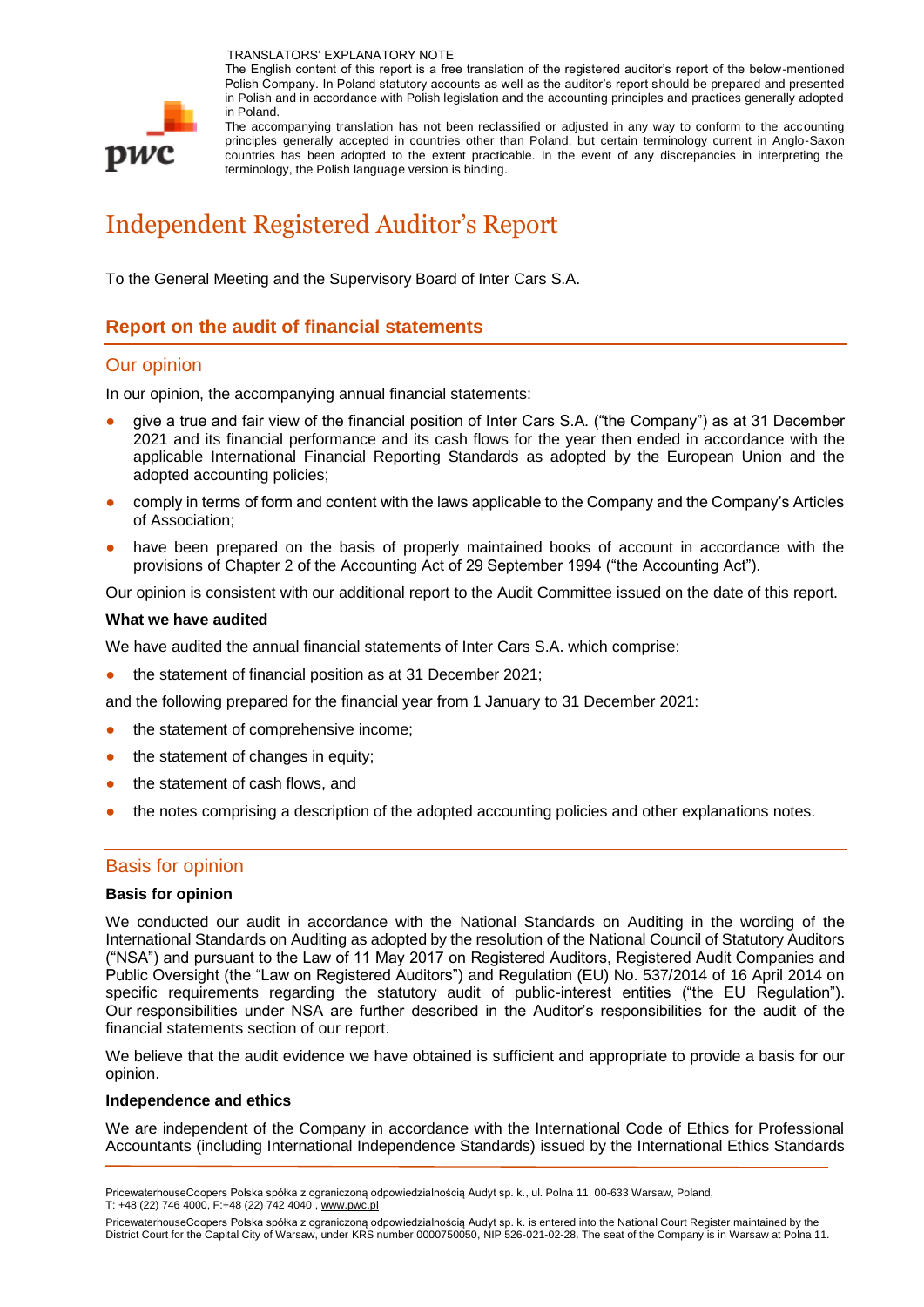

Board for Accountants (IESBA Code) as adopted by resolution of the National Council of Statutory Auditors and other ethical requirements that are relevant to our audit of the financial statements in Poland. We have fulfilled our other ethical responsibilities in accordance with these requirements and the IESBA Code. During the audit, the key registered auditor and the registered audit firm remained independent of the Company in accordance with the independence requirements set out in the Act on Registered Auditors and in the EU Regulation.



As part of designing our audit, we determined materiality and assessed the risks of material misstatement in the financial statements. In particular, we considered where the Company's Management Board made subjective judgements; for example, in respect of significant accounting estimates that involved making assumptions and considering future events that are inherently uncertain. We also addressed the risk of management override of internal controls, including among other matters, consideration of whether there was evidence of bias that represented a risk of material misstatement due to fraud.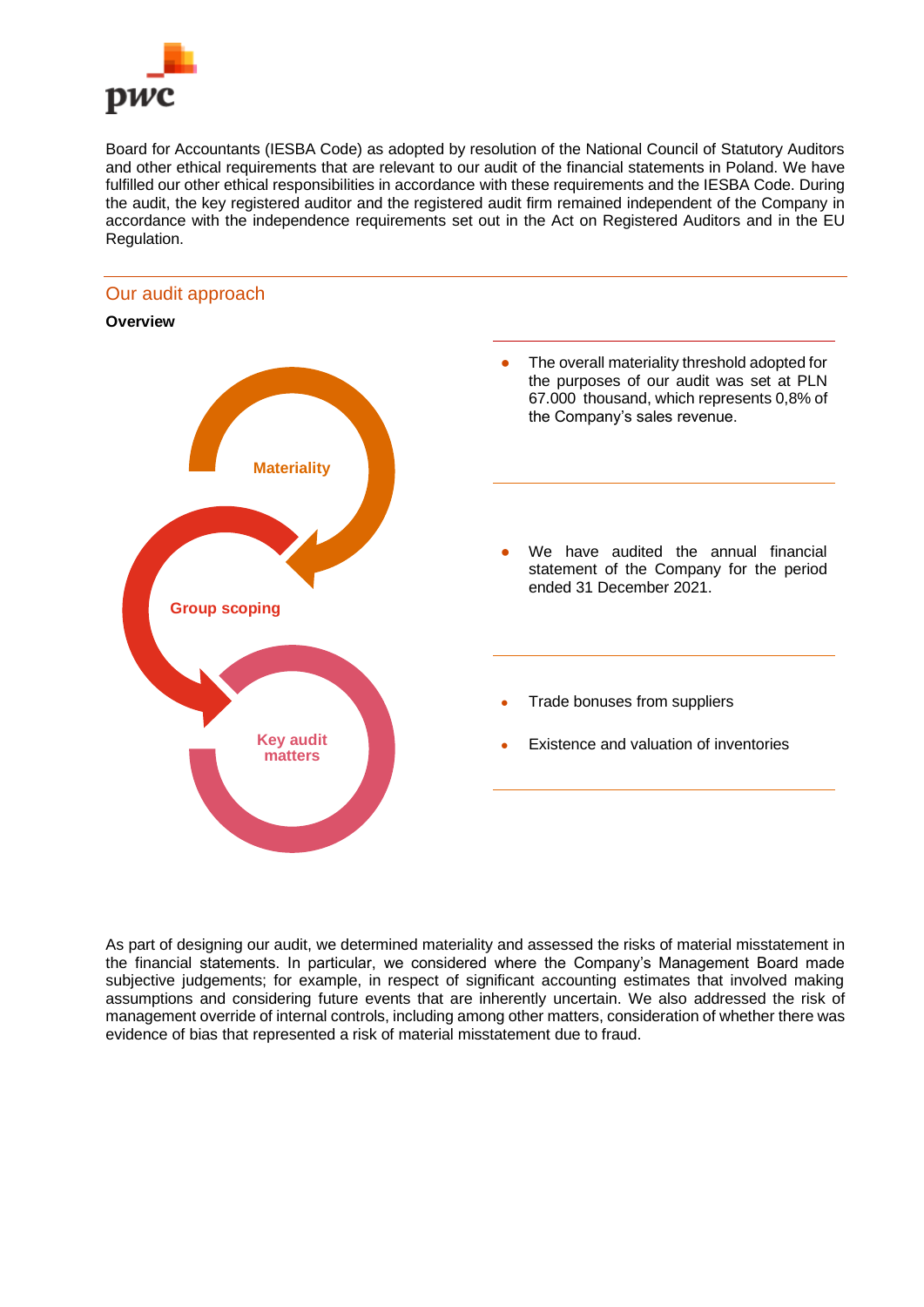

# **Materiality**

The scope of our audit was influenced by our application of materiality. An audit is designed to obtain reasonable assurance whether the financial statements are free from material misstatement. Misstatements may arise due to fraud or error. They are considered material if, individually or in aggregate, they could reasonably be expected to influence the economic decisions of users taken on the basis of the financial statements.

Based on our professional judgement, we determined certain quantitative thresholds for materiality, including the overall materiality for the financial statements as a whole, as set out in the table below. These, together with qualitative considerations, helped us to determine the scope of our audit and the nature, timing and extent of our audit procedures and to evaluate the effect of misstatements, if any, both individually and in aggregate on the financial statements as a whole.

| <b>Overall materiality</b>                                   | PLN 67.000 thousand (2020: PLN 50.780 thousand)                                                                                                                                                                                                                                                                                                                                                                                                                                                                                           |
|--------------------------------------------------------------|-------------------------------------------------------------------------------------------------------------------------------------------------------------------------------------------------------------------------------------------------------------------------------------------------------------------------------------------------------------------------------------------------------------------------------------------------------------------------------------------------------------------------------------------|
| How we determined it                                         | 0,8% of sales revenue                                                                                                                                                                                                                                                                                                                                                                                                                                                                                                                     |
| <b>Rationale for the</b><br>materiality benchmark<br>applied | We have adopted sales revenue as the basis for determining materiality<br>because, in our opinion, it is an indicator commonly used by the users of<br>financial statements to evaluate the Company's operations and is a<br>generally adopted benchmark, especially by entities showing high<br>growth dynamics and generating sales revenue in low-margin sectors.<br>We adopted the materiality threshold at 0.8% because, based on our<br>professional judgement, it is within the acceptable quantitative materiality<br>thresholds. |

We agreed with the Audit Committee that we would report to them misstatements identified during our audit above PLN 3.350 thousand , as well as misstatements below that amount that, in our view, warranted reporting for qualitative reasons.

# Key audit matters

Key audit matters are those matters that, in our professional judgement, were of most significance in our audit of the financial statements of the current period. They include the most significant identified risks of material misstatements, including the identified risks of material misstatement resulting from fraud. These matters were addressed in the context of our audit of the financial statements as a whole, and in forming our opinion thereon. We summarized our response to these risks and, when deemed appropriate, presented the most important observations relating to these risks. We do not provide a separate opinion on these matters.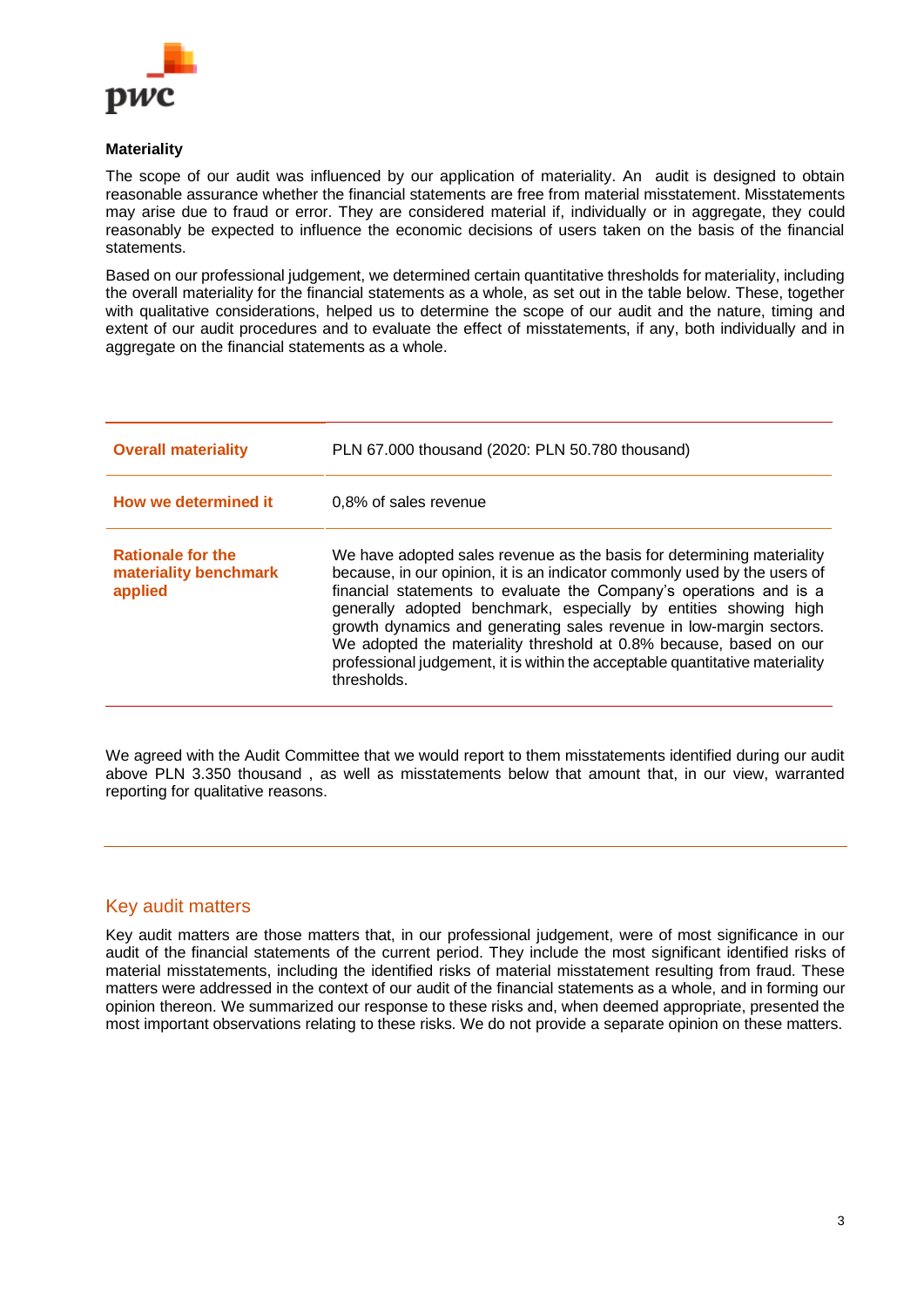

#### Trade bonuses from suppliers

The Company receives trade bonuses from suppliers related to purchased good. Rebates are granted and recognize based on realized turnover during the period and contractual arrangements for calculating the amount of rebate due.

The accounting policy regarding the recognition of trade bonuses from suppliers is described in Note 3.3 i) to the financial statements. The recognition of bonuses leads to a reduction in the cost of goods sold in the statement of comprehensive income and the value of inventories in the statement of financial position.

Part of the rebates is recognised and settled during the year, while the remaining part, due for a given period and to be settled in a future period, is recognised as a reduction of trade and other payables up to the balance of the payable to the supplier at the balance sheet date, while the excess is presented under trade and other receivables. Recognition of supplier rebates that have not been settled at the balance sheet date was one of the key issues on our audit because their impact on the Company's cost of goods sold, inventory, accounts receivable and trade payables is significant and the number of agreements with suppliers is substantial.

**Key audit matter How our audit addressed the key audit matter**

Our audit procedures comprised in particular:

- Understanding and evaluating the design and appropriate control measures the Company has established in connection with the recognition of supplier bonuses;
- reviewing selected supplier agreements and understanding the terms and conditions that entitle the Company to supplier bonuses;
- performing a retrospective analysis of bonuses due from prior years with subsequent settlements to assess the accuracy of the Company's estimates in the current year;
- carrying out analytical procedures regarding the correctness and existence of bonuses recognized in the current year based on historical data;
- reconciling bonuses due at the balance sheet date to confirmations received from suppliers on a sample basis or alternative procedures, by reconciling the rebate amounts recognized to the terms of the contracts and other relevant documentation;
- performing analytical procedures to evaluate the allocation of bonuses to inventory outstanding at the balance sheet date;
- considering the adequacy of disclosures of trade bonuses from suppliers in the Company's financial statements.

#### Existence and valuation of inventories

As at the balance sheet date the balance of inventories of goods for resale in the financial statements was PLN 1.762 million, representing 36% of the Company's assets. Inventories have been discussed in Note 13 to the financial statements.

Inventories are located in three main warehouses (the so-called hubs) and in hundreds other locations. In order to confirm the existence of inventories, the Company conducts regular counts in various locations during the year (cyclical counts).

The value of inventories is also affected by factors such as purchase prices and impairment. The purchase prices are very significantly affected by contractual arrangements with suppliers

Our audit procedures comprised in particular:

- understanding the accounting principles related to standard transactions in inventories;
- understanding the control procedures carried out by the Company with respect to the processes related to inventories, assessing the design of these controls and testing the effectiveness of controls verifying the appropriateness of cyclical counts, performed on a selected sample of control procedures;
- participating in selected inventory counts carried out by the Company in order to confirm the existence and usefulness of inventories, and conducting tests on a selected sample of count sheets to warehouse balances and vice versa;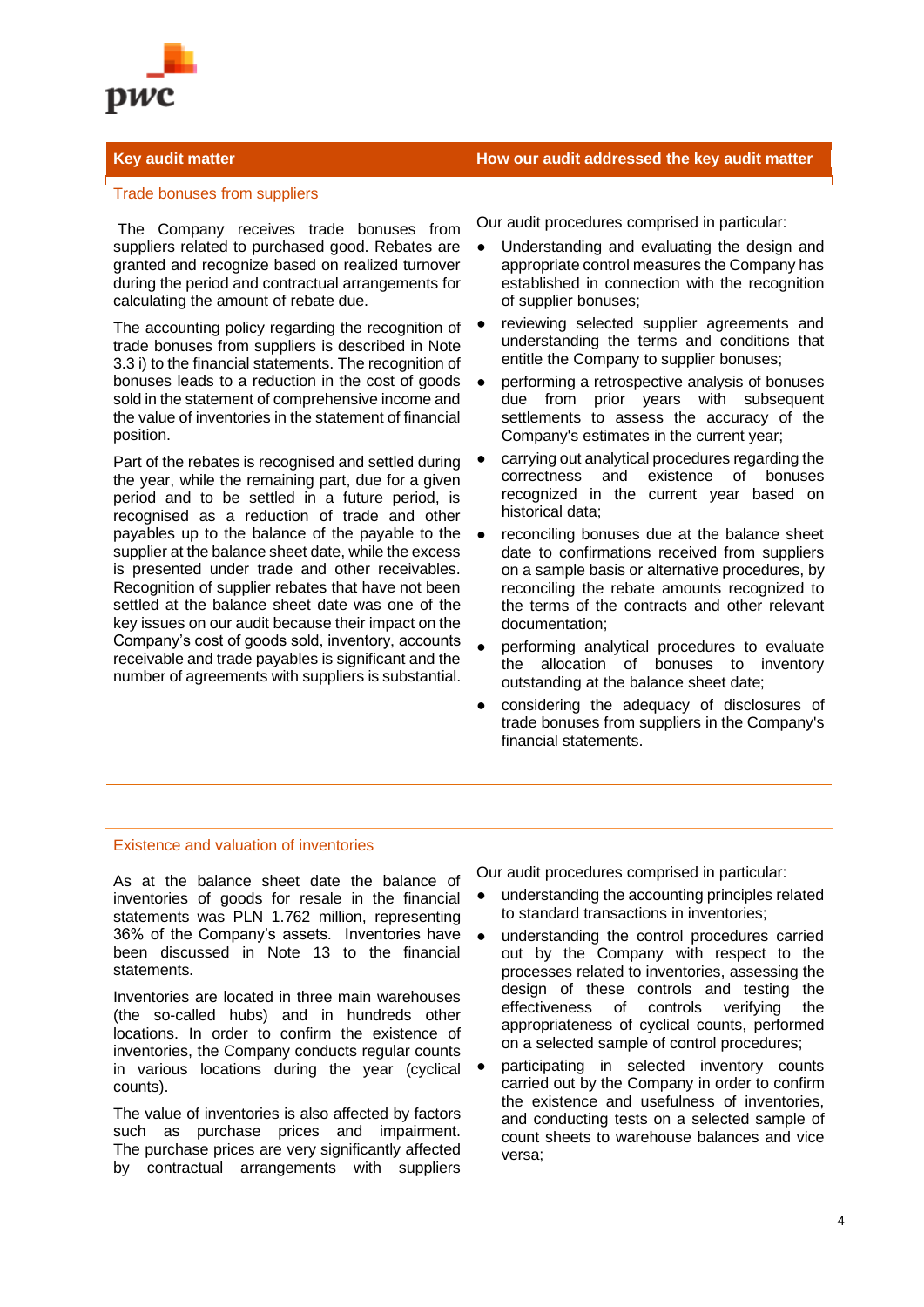

concerning rebates and bonuses for the purchase of goods. Rebates and bonuses are based on transaction volumes achieved which to a considerable extent are determined based on estimates as at the moment of preparing the financial statements.

Evaluation of impairment requires performing estimates and judgements in the valuation of inventories, especially within the scope of determining the net selling price and estimating the saleability of a given inventory item.

The accounting policy for the valuation of inventories has been described in Note 3.3 i) to the financial statements.

Bearing in mind the inherent risk of uncertainty related to significant estimates performed by the Management Board and the materiality of inventory balances shown in the balance sheet, we concluded that this issue is of key importance to our audit

- verifying the correctness of accounting for inventory count differences in the books of account;
- understanding and evaluating the inventory valuation process performed by the Management Board, including evaluating the correctness of valuation adjustments related to rebates and bonuses granted by suppliers, and tests of detail on selected samples:

a) valuation of inventories at net selling prices (comparing the warehouse values to values from purchase invoices and net selling prices obtained);

b) amounts of rebates due but not yet received (verifying the arithmetical correctness of calculations, consistency with agreements and confirming the input data);

c) rebates received in the audited year (reconciliation to adjusting invoices);

d) discounts received on cash payment (reconciliation to bank statements);

- understanding and evaluating the process of estimating the impairment of inventories by the Management Board, and evaluating the correctness of determining write-downs of inventories in the case of which the net realizable value (constituting the sales price less rebates, discounts and selling costs) is lower than the purchase price (cost of manufacture), and slow-moving inventories, including tests of detail (verifying the arithmetical correctness of calculations and comparing the carrying amounts to the actual prices on sales invoices issued after the balance sheet date) on a selected sample;
- assessing the completeness and correctness of disclosures concerning inventory write-downs.

# Responsibility of the Management and Supervisory Board for the financial statements

The Management Board of the Company is responsible for the preparation, based on the properly maintained books of account of annual financial statements that give a true and fair view of the Company's financial position and results of operations, in accordance with the International Financial Reporting Standards as adopted by the European Union, the adopted accounting policies, the applicable laws and the Company's Articles of Association, and for such internal control as the Management Board determines is necessary to enable the preparation of financial statements that are free from material misstatement, whether due to fraud or error.

In preparing the financial statements, the Company's Management Board is responsible for assessing the Company's ability to continue as a going concern, disclosing, as applicable, matters related to going concern and using the going concern basis of accounting unless the Management Board either intends to liquidate the Company or to cease operations, or has no realistic alternative but to do so.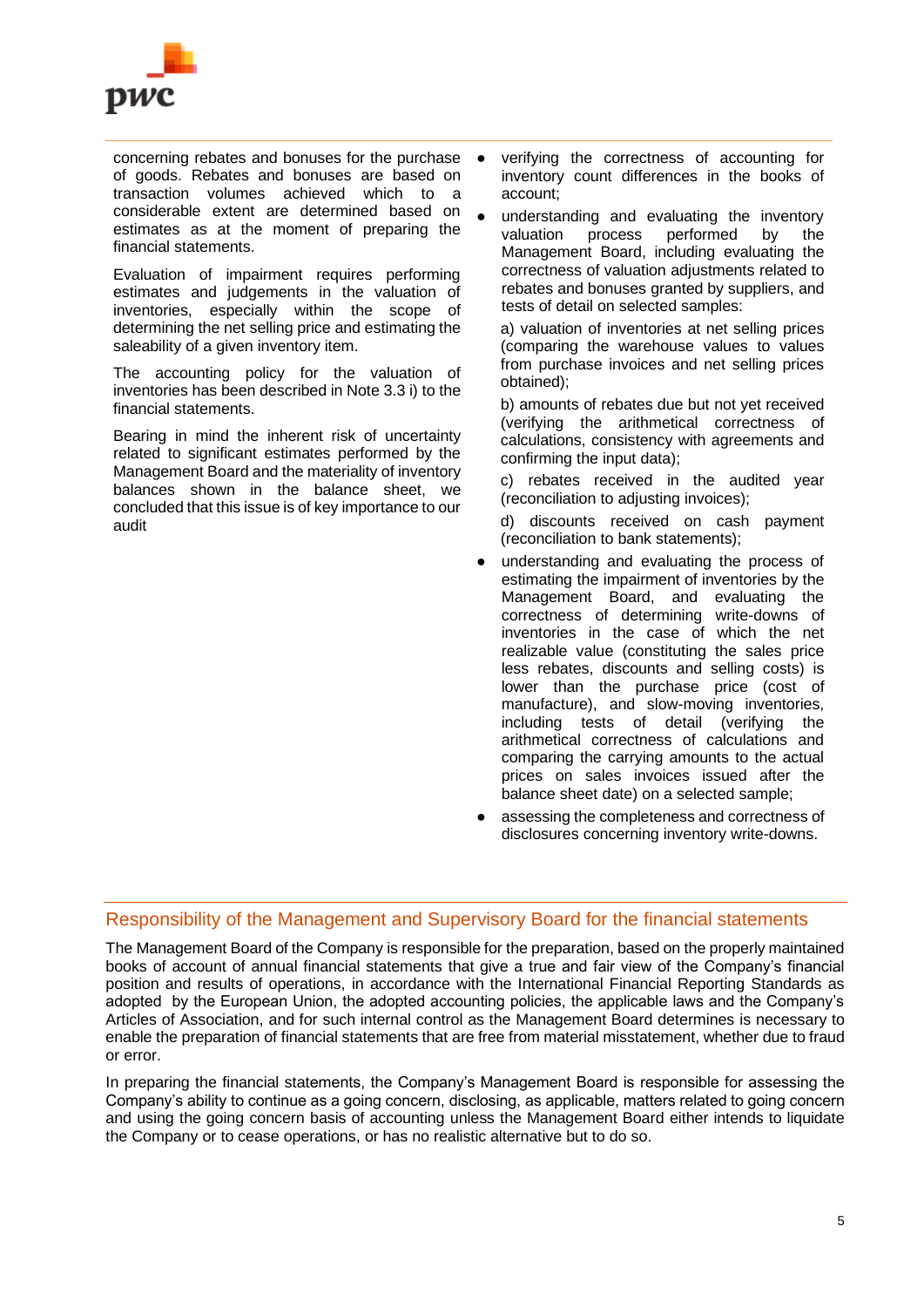

The Company's Management Board and members of its Supervisory Board are obliged to ensure that the financial statements comply with the requirements specified in the Accounting Act. Members of the Supervisory Board are responsible for overseeing the financial reporting process.

# Auditor's responsibility for the audit of the financial statements

Our objectives are to obtain reasonable assurance about whether the financial statements as a whole are free from material misstatement, whether due to fraud or error, and to issue an auditor's report that includes our opinion. Reasonable assurance is a high level of assurance, but is not a guarantee that an audit conducted in accordance with the NSA will always detect a material misstatement when it exists. Misstatements can arise from fraud or error and are considered material if, individually or in aggregate, they could reasonably be expected to influence economic decisions of users taken on the basis of these financial statements.

The scope of the audit does not cover an assurance on the Company's future profitability or the efficiency and effectiveness of the Company's Management Board conducting its affairs, now or in future.

As part of an audit in accordance with the NSA, we exercise professional judgement and maintain professional scepticism throughout the audit. We also:

- Identify and assess the risks of material misstatement of the financial statements, whether due to fraud or error, design and perform audit procedures responsive to those risks, and obtain audit evidence that is sufficient and appropriate to provide a basis for our opinion. The risk of not detecting a material misstatement resulting from fraud is higher than for one resulting from error, as fraud may involve collusion, forgery, intentional omissions, misrepresentations, or the override of internal control.
- Obtain an understanding of internal control relevant to the audit in order to design audit procedures that are appropriate in the circumstances, but not for the purpose of expressing an opinion on the effectiveness of the Company's internal control.
- Evaluate the appropriateness of accounting policies used and the reasonableness of accounting estimates and related disclosures made by the Company's Management Board.
- Conclude on the appropriateness of the Company's Management Board's use of the going concern basis of accounting and, based on the audit evidence obtained, whether a material uncertainty exists related to events or conditions that may cast significant doubt on the Company's ability to continue as a going concern. If we conclude that a material uncertainty exists, we are required to draw attention in our auditor's report to the related disclosures in the financial statements or, if such disclosures are inadequate, to modify our opinion. Our conclusions are based on the audit evidence obtained up to the date of our auditor's report. However, future events or conditions may cause the Company to cease to continue as a going concern.
- Evaluate the overall presentation, structure and content of the financial statements, including the disclosures, and whether the financial statements represent the underlying transactions and events in a manner that achieves fair presentation.

We communicate with the Audit Committee regarding, among other matters, the planned scope and timing of the audit and significant audit findings, including any significant deficiencies in internal control that we identify during our audit.

We also provide the Audit Committee with a statement that we have complied with relevant ethical requirements regarding independence, and to communicate with them all relationships and other matters that may reasonably be thought to bear on our independence, and where applicable, actions taken to eliminate threats or safeguards applied.

From the matters communicated to the Audit Committee, we determine those matters that were of most significance in the audit of the financial statements of the current period and are therefore the key audit matters. We describe these matters in our auditor's report unless law or regulation precludes public disclosure about the matter or when, in extremely rare circumstances, we determine that a matter should not be communicated in our report because the adverse consequences of doing so would reasonably be expected to outweigh the public interest benefits of such communication.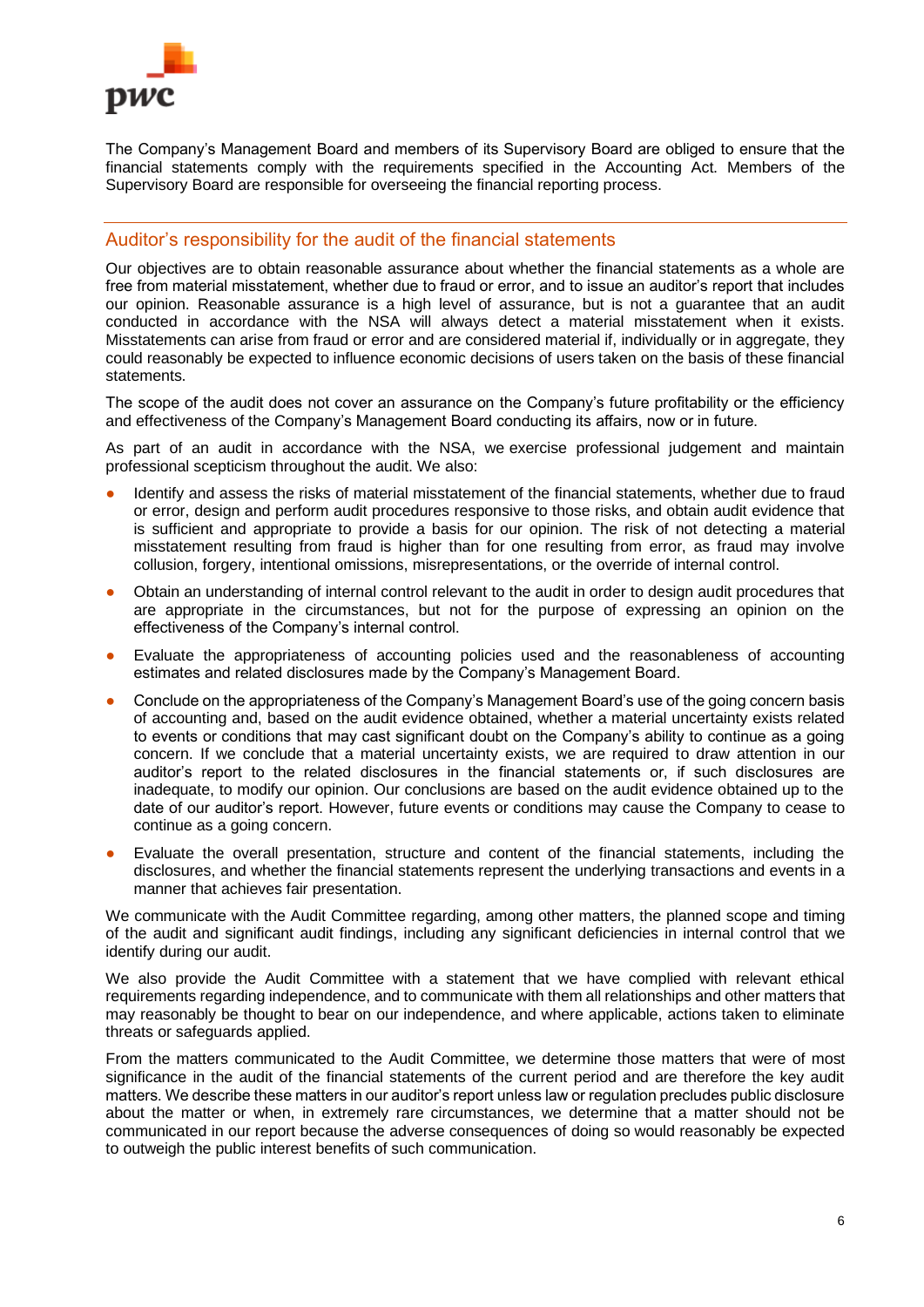

# Other information, including the Report on the operations

### **Other information**

Other information comprises a Report on the Company's and Inter Cars S.A. Group ("the Group") operations, in which the Inter Cars S.A. is the parent company for the financial year ended 31 December 2021 ("the Joint Report on the operations") and the corporate governance statement which is a separate part of the Joint Report on the operations, and a separate joint report of the Company and the Group on non-financial information and the Annual Report for the financial year ended 31 December 2021 ("the Annual Report") (together "Other Information"). Other information does not include the financial statements and our auditor's report thereon.

### **Responsibility of the Management and Supervisory Board**

The Management Board of the Company is responsible for preparing Other Information in accordance with the law.

The Company's Management Board and the members of the Supervisory Board are obliged to ensure that the Joint Report on the operations including its separate parts and a separate report on non-financial information complies with the requirements of the Accounting Law.

# **Registered auditor's responsibility**

Our opinion on the financial statements does not cover the Other Information.

In connection with our audit of the financial statements, our responsibility is to read Other Information and, in doing so, consider whether the Other information is materially inconsistent with the information in the financial statements, our knowledge obtained in our audit, or otherwise appears to be materially misstated. If, based on the work performed, we identified a material misstatement in Other Information, we are obliged to inform about it in our audit report. In accordance with the requirements of the Law on the Registered Auditors, we are also obliged to issue an opinion on whether the Joint Report on the operations has been prepared in accordance with the law and is consistent with information included in annual financial statements and consolidated financial statements.

Moreover, we are obliged to issue an opinion on whether the Company and the Group provided the required information in their corporate governance statement and to inform whether the Company and the Group prepared a separate report on non-financial information.

# **Opinion on the Joint Report on the operations**

Based on the work we carried out during the audit, in our opinion, the Joint Report on the Company's and Group's operations:

- has been prepared in accordance with the requirements of Article 49 of the Accounting Act and para. 70 and para. 71 of the Regulation of the Minister of Finance dated 29 March 2018 on current and periodical information submitted by issuers of securities and conditions for considering as equivalent the information required under the legislation of a non-Member State ("Regulation on current information");
- is consistent with the information in the financial statements and consolidated financial statements.

Moreover, based on the knowledge of the Company and the Group and their environment obtained during our audit, we have not identified any material misstatements in the Joint Report on the Company's and Group's operations.

# **Opinion on the corporate governance statement**

In our opinion, in its corporate governance statement, the Company and the Group included information set out in para. 70.6 (5) of the Regulation on current information. In addition, in our opinion, information specified in paragraph 70.6 (5)(c)–(f), (h) and (i) of the said Regulation included in the corporate governance statement are consistent with the applicable provisions of the law and with information included in the financial statements and consolidated financial statements.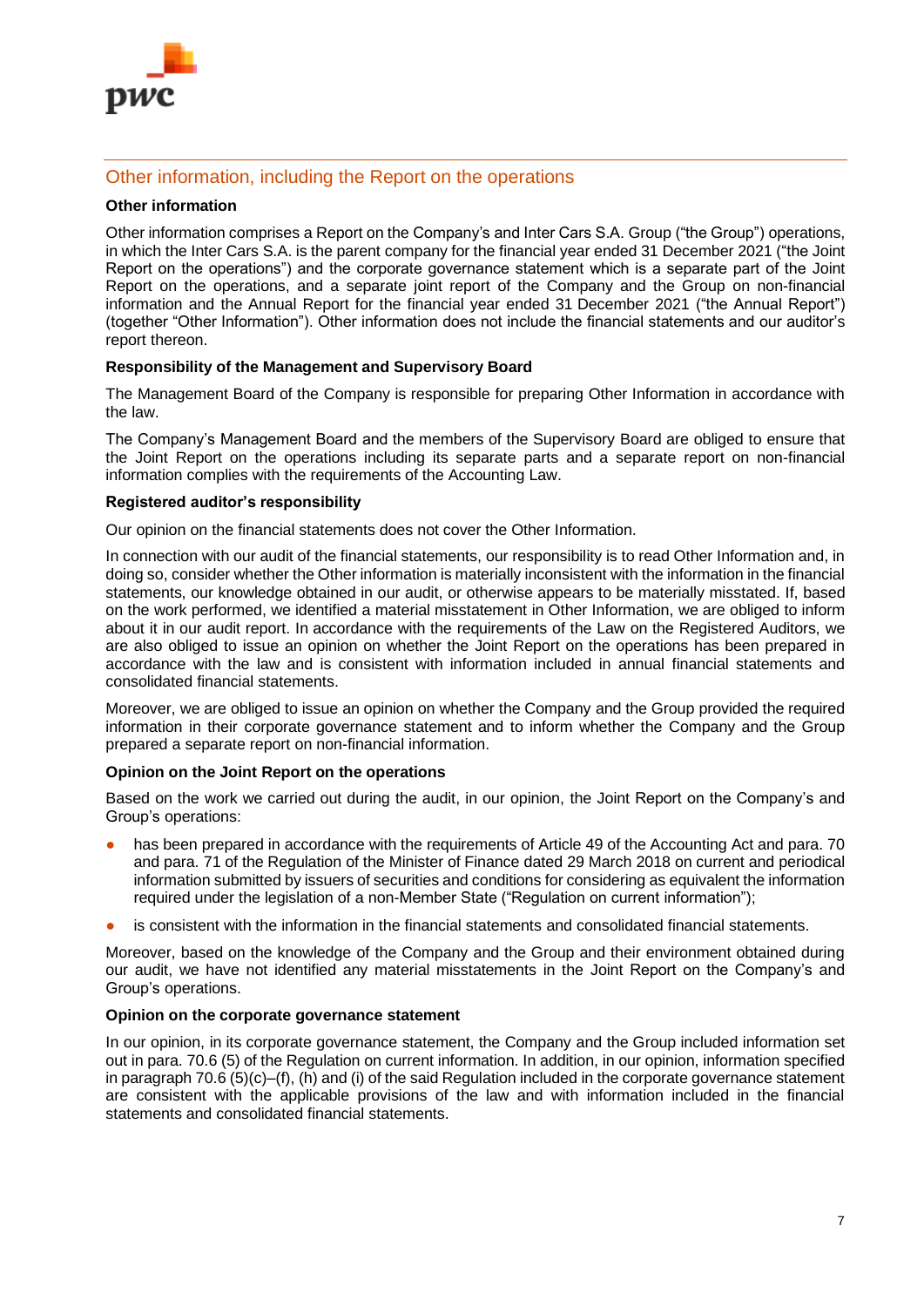

### **Information on non-financial information**

In accordance with the requirements of the Act on the Registered Auditors, we confirm that the Company and the Group have included in their Joint Report on the operations, information on the preparation of a separate report on non-financial information referred to in Article 49b (9) of the Accounting Act and that the Company and the Group have prepared such a separate report.

We have not performed any assurance work relating to the separate report on non-financial information and we do not provide any assurance with regard to it.

# **Report on other legal and regulatory requirements**

#### **Statement on the provision of non-audit services**

To the best of our knowledge and belief, we declare that the non-audit services we have provided to the Company and its subsidiaries are in accordance with the laws and regulations applicable in Poland and that we have not provided any non-audit services prohibited under Article 5(1) of the EU regulation and Article 136 of the Act on Registered Auditors.

The non-audit services which we have provided to the Company and its subsidiaries in the audited period are disclosed in the appendix to this report.

#### **Appointment**

We have been appointed for the first time to audit the annual financial statements of the Company by resolution of the Supervisory Board dated 20 June 2016, re-appointed by resolution dated 4 June 2018 and by resolution dated 24 May 2021. We have been auditing the Company's financial statements without interruption since the financial year ended 31 December 2016, i.e. for 6 consecutive years.

The Key Registered Auditor responsible for the audit on behalf of PricewaterhouseCoopers Polska spółka z ograniczoną odpowiedzialnością Audyt sp.k., a company entered on the list of Registered Audit Companies with the number 144., is Wiktor Morawiec.

[TRANSLATION FROM POLISH]

Wiktor Morawiec Key Registered Auditor No. 13231

Warsaw, 28 April 2022